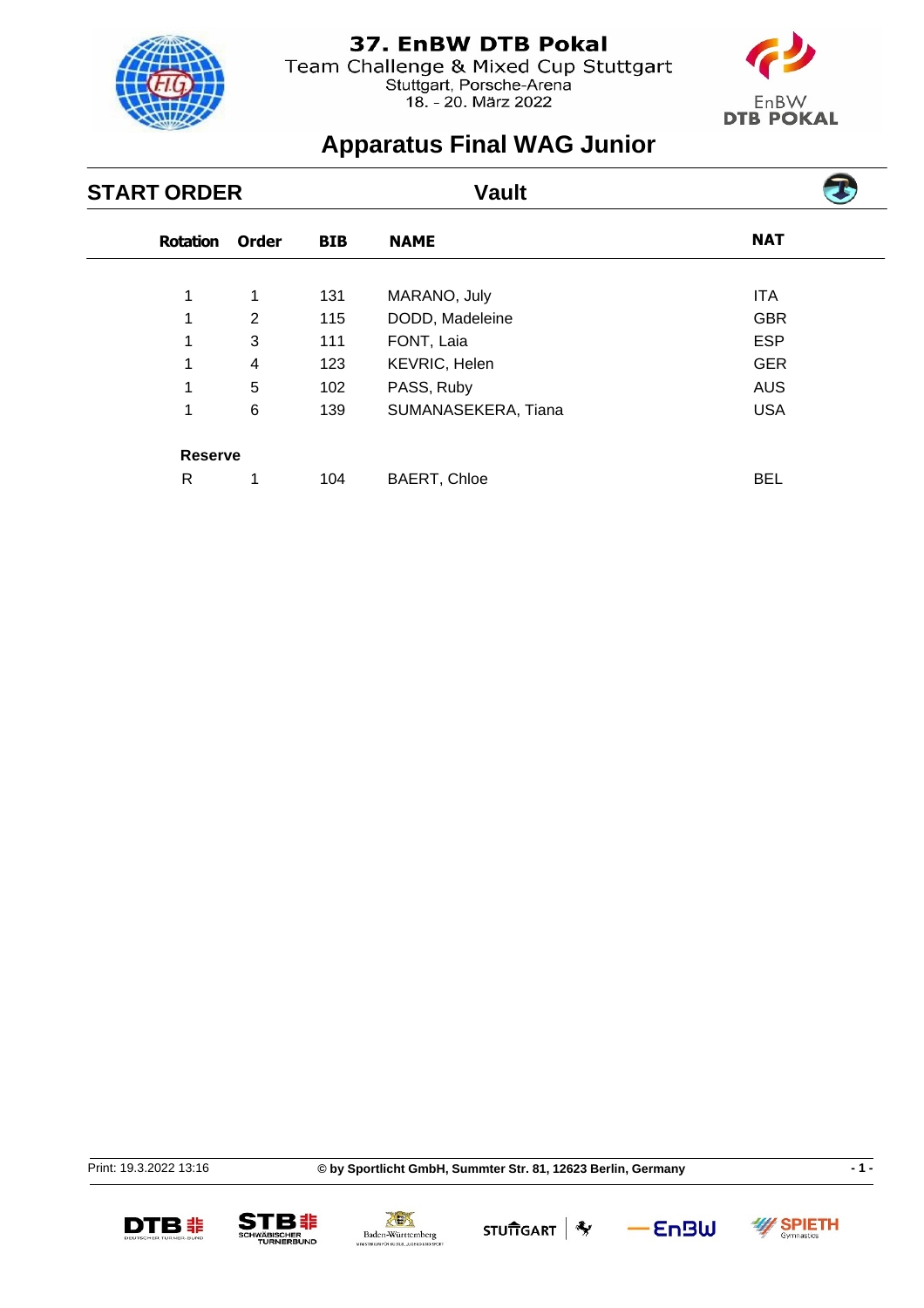

Team Challenge & Mixed Cup Stuttgart<br>Stuttgart, Porsche-Arena<br>18. - 20. März 2022



# **Apparatus Final WAG Junior**

| <b>START ORDER</b> |                |            | <b>Uneven Bars</b>    |            |  |
|--------------------|----------------|------------|-----------------------|------------|--|
| <b>Rotation</b>    | <b>Order</b>   | <b>BIB</b> | <b>NAME</b>           | <b>NAT</b> |  |
| 1                  | 1              | 110        | RODRIGUEZ-CABO, Frida | <b>ESP</b> |  |
| 1                  | $\overline{2}$ | 108        | PINXTEN, Erika        | <b>BEL</b> |  |
| 1                  | 3              | 123        | KEVRIC, Helen         | <b>GER</b> |  |
|                    | 4              | 100        | <b>BROWN, Miella</b>  | <b>AUS</b> |  |
| 1                  | 5              | 130        | BARZASI, Chiara       | ITA.       |  |
| 1                  | 6              | 135        | LEW, Myli             | <b>USA</b> |  |
| <b>Reserve</b>     |                |            |                       |            |  |
| R                  | 1              | 114        | DAVIES, Grace         | <b>GBR</b> |  |

Print: 19.3.2022 13:16

**© by Sportlicht GmbH, Summter Str. 81, 12623 Berlin, Germany - 1 -**







STU市GART **\*** 

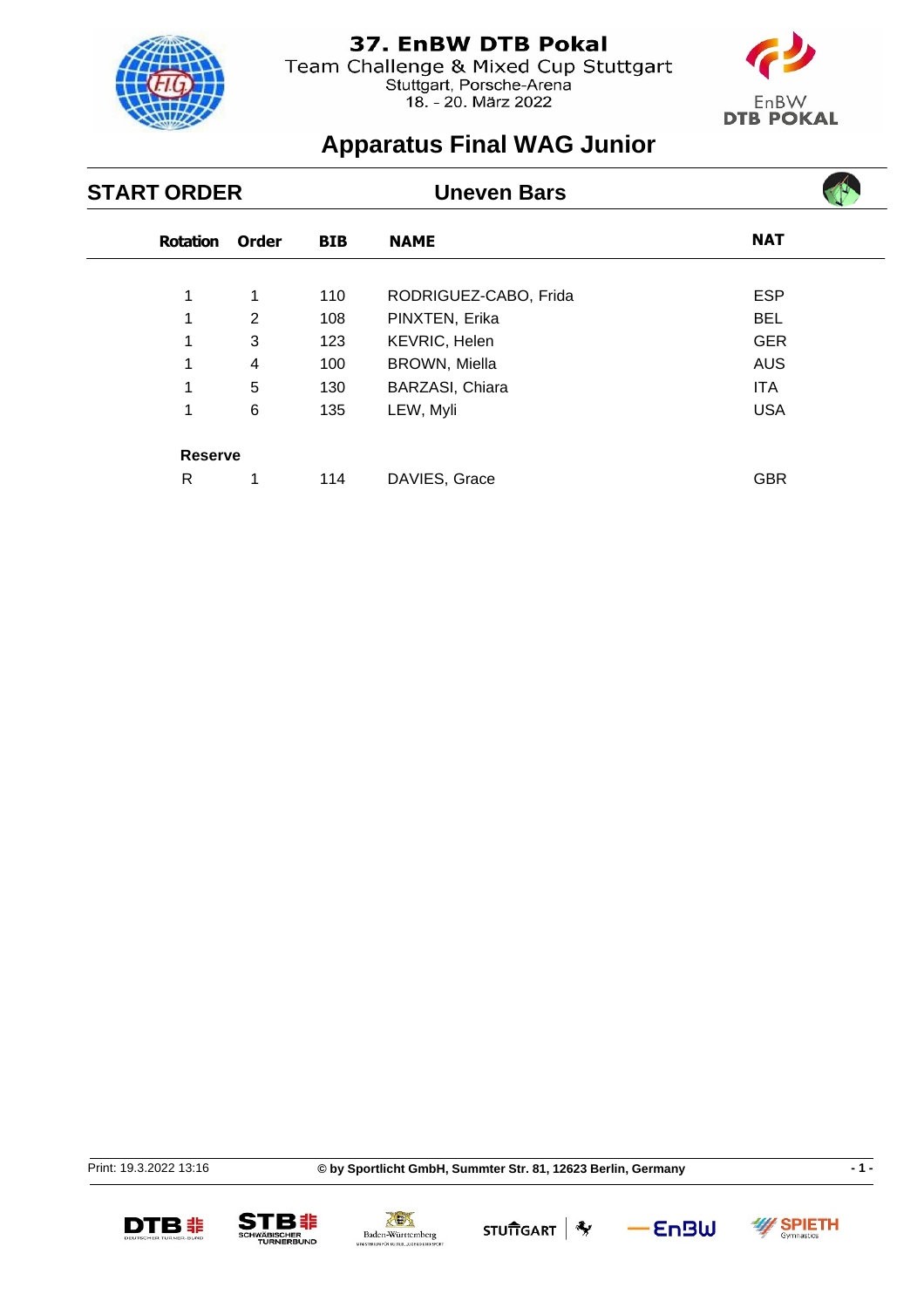

Team Challenge & Mixed Cup Stuttgart<br>Stuttgart, Porsche-Arena<br>18. - 20. März 2022



 $\mathcal{L}$ 

# **Apparatus Final WAG Junior**

| <b>START ORDER</b> |              |            | <b>Balance Beam</b>   |            |  |
|--------------------|--------------|------------|-----------------------|------------|--|
| <b>Rotation</b>    | <b>Order</b> | <b>BIB</b> | <b>NAME</b>           | <b>NAT</b> |  |
| 1                  | 1            | 105        | <b>BOGAERT, Nell</b>  | <b>BEL</b> |  |
| 1                  | 2            | 116        | TRAFFORD, Tiegan      | <b>GBR</b> |  |
| 1                  | 3            | 120        | DIETZ, Mara           | <b>GER</b> |  |
|                    | 4            | 139        | SUMANASEKERA, Tiana   | <b>USA</b> |  |
| 1                  | 5            | 102        | PASS, Ruby            | <b>AUS</b> |  |
| 1                  | 6            | 130        | BARZASI, Chiara       | <b>ITA</b> |  |
| <b>Reserve</b>     |              |            |                       |            |  |
| R                  | 1            | 110        | RODRIGUEZ-CABO, Frida | <b>ESP</b> |  |

Print: 19.3.2022 13:16